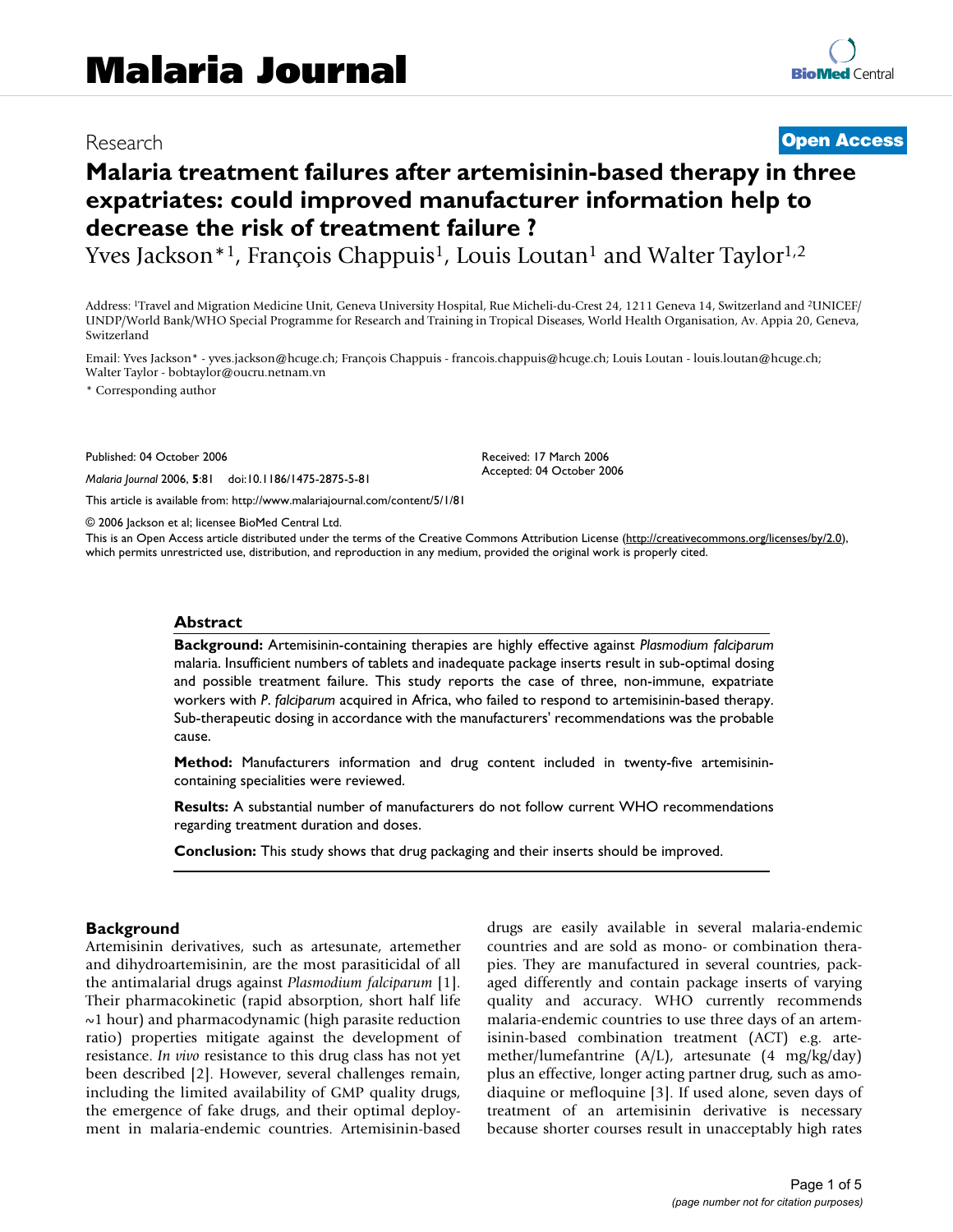of recrudescence. Most recently, WHO has called drug manufacturers to switch the production of artemisinin monotherapies towards combined therapies because of the risk of developing drug resistance. Artesunate monotherapy of ≤ 5 days duration in South-East Asian and African patients is associated with a failure rate of up to 50% and the four doses regimen of artemether/lumefantrine has resulted in failure rates of between 15 to 18% in African children, Thai adults and non immune travellers [4- 11]. Recrudescent falciparum malaria is associated with a risk of developing severe malaria, especially in nonimmune individuals, such as travellers or expatriate workers.

Probable recrudescent *P. falciparum* malaria was recently diagnosed in three non-immune Europeans at the Geneva University Hospital. These three patients were initially treated in sub-Saharan Africa with artemisinin-based drugs. This motivated a thorough examination of package inserts of artemisinin-based drugs available in Africa. The potential association between treatment failure and inadequate information on drug leaflets are discussed in this study.

#### *Case report 1*

Patient 1 was a 27 year old Swiss female working in Sudan for an international NGO. She was not taking antimalarial chemoprophylaxis. She developed a febrile illness that was diagnosed locally as malaria by positive microscopic examination (species and parasitaemia unknown) and Paracheck™, a rapid diagnostic test that detects *P. falciparum*-specific histidine-rich II protein. By inference, she was infected with *P*.*falciparum* either alone or mixed with another *Plasmodium* species. She self-prescribed oral artemether, obtaining the drug from the NGOs pharmacy. She did not recall the dose of artemether, but she reported full compliance with the five days course contained in the package. She improved on this treatment, but four days after stopping artemether, she developed fever again and had a positive malaria blood smear (species and parasitaemia unknown) consistent with a recrudescence of her primary infection. She was retreated with the same five days regimen with good effect. Some three and a half weeks later, she suffered a recurrence of fever associated with a positive malaria smear (species and parasitaemia unknown) suggesting either a recrudescence of her initial infection or a new infection. PCR genotyping was unavailable to differentiate her recurrent illness. She received artemether for seven days in combination with a single dose (three tablets) of sulfadoxine/pyrimethamine and had no further episodes of malaria while in Sudan. On review at the Geneva Hospital six weeks after her last febrile episode, she was well and afebrile.

#### *Case report 2*

Patient 2 was a 35 years old Swiss woman working in rural Côte d'Ivoire for another international NGO. She was not on malaria prophylaxis. She developed fever and was found with a positive blood slide for malaria. Although the species was not specified, *P*. *falciparum* was the likely diagnosis given the high prevalence of *P*. *falciparum* locally. However, a mixed infection cannot be formerly ruled out. She was treated at a local clinic with a single dose of intramuscular quinine in combination with the four doses regimen (four tablets  $\times$  4 over 48 hours) of artemether/lumefantrine (A/L); the latter is marketed as CoArtem® in malaria endemic countries. She made an uneventful recovery and then started daily chloroquine/ proguanil (Savarine®) as prophylaxis. Twelve days after completing her A/L, she presented at Geneva Hospital with fever and had a positive malaria slide, with a *P*.*falciparum* asexual parasitaemia of 4,000/μL. She was treated successfully with three days of atovaquone/proguanil, remaining afebrile and aparasitaemic during 28 days of follow up.

#### *Case report 3*

Patient 3 was a 30 years old Swiss man who was working in Guinea Conakry. He took weekly mefloquine as prophylaxis and reported good compliance. However, he developed an acute febrile illness that was diagnosed as malaria by blood smear. He was unaware of the *Plasmodium* species but, considering the local malaria epidemiology, it was almost certainly *P*. *falciparum*. A local physician treated him with oral artesunate for three days and sulfadoxine/pyrimethamine, as a single dose of three tablets, with good effect. He did not recall the dose of artesunate but it was probably either 50 mg bid or 100 mg bid on the first day followed by 50 mg twice a day, consistent with the artesunate formulations likely to be available locally. However, 14 days after as the last dose of artesunate, he presented in Geneva with fever and his blood slide was positive for *P*.*falciparum* with an asexual parasitaemia of 190,000/μL, consistent with a probable recrudescence of his primary illness rather than a new infection (PCR unavailable). He was cured with the six doses regimen of artemether/lumefantrine.

In summary, these three non-immune expatriate workers suffered of probable *falciparum* malaria treatment failure after initial diagnosis and artemisinin-based treatment in Africa. It must be emphasized that the initial diagnosis could not be ascertained as malaria blood slides were not available for quality control. Considering the great variability in quality of diagnostic procedures in African laboratories, local diagnosis of malaria may not always be accurate.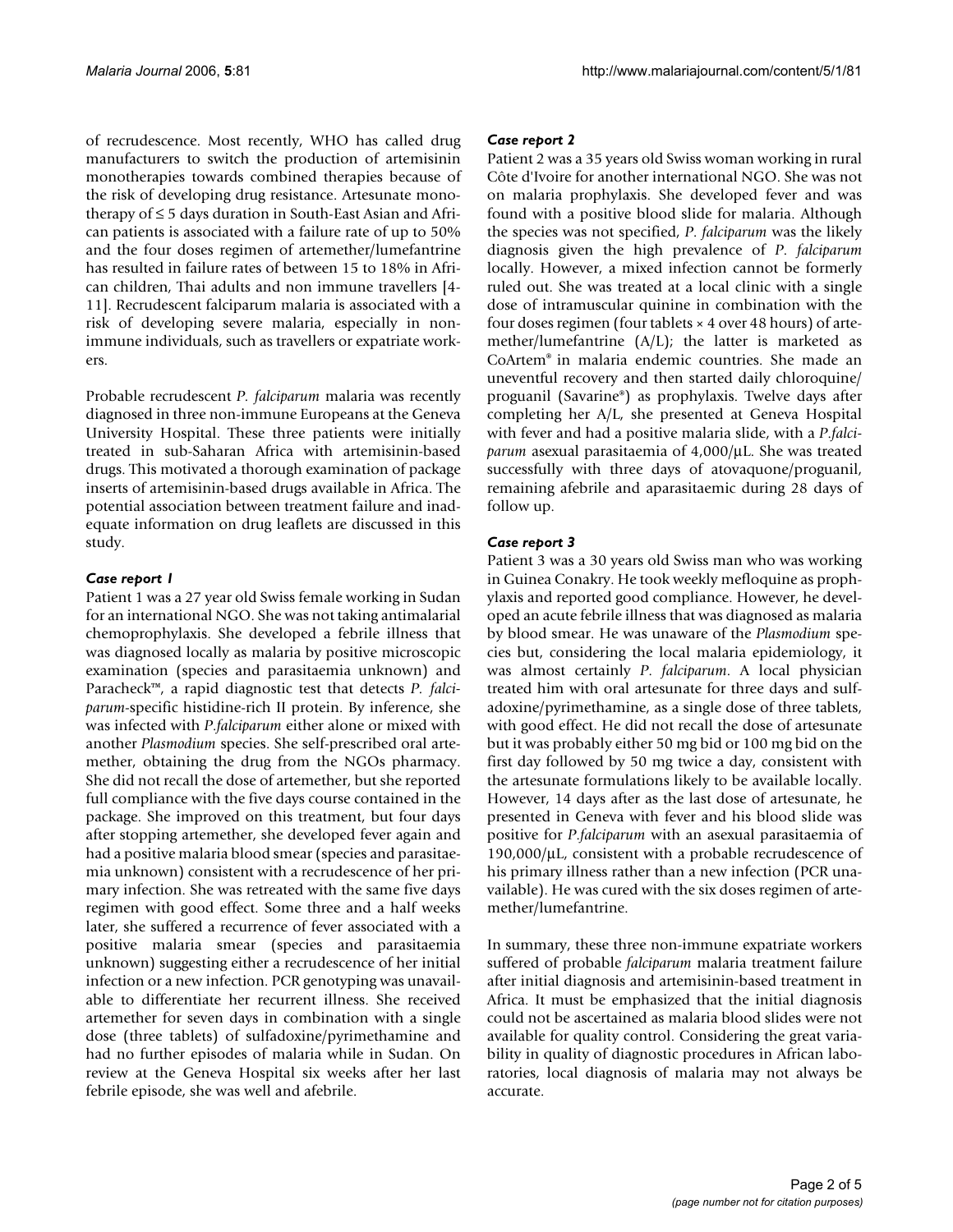All patients reported having completed their treatment without episode of vomiting. The early timings of their recurrent malaria are consistent with recrudescence, but in the absence of PCR genotyping the possibility of early reinfections cannot be definitively excluded. Similarly, in the absence of defined plasmatic drug levels, none of these patients' recurrences meets the WHO definition of drug resistance [12]. Sub-optimal drug dosing is the likely explanation for the treatment failures in all three patients. Patient 1 took artemether for an inadequate duration (five days only) and suffered recurrent malaria four days after completing her treatment. Patient 2 failed with the four dose regimen of artemether/lumefantrine, an expected finding in non-immunes [9]. Patient 3 had probably taken insufficient artesunate during the first three days. His total dose was probably either 400 mg (200 mg day 1, 100 mg days 2 & 3) or 300 (100 mg/d) mg. These doses translate to a mean of 1.9 and 1.4 mg/kg daily, respectively, and are less than half of the current recommendation of 4 mg/kg ( $\sim$ 300 mg for a 70 kg man) of artesunate daily when used in combination. However, the failure to clear parasites following an adult dose of sulfadoxine/ pyrimethamine (S/P) is consistent with S/P resistance.

Several artemisinin-containing therapies and their packaging were reviewed in order to assess the role of inadequate manufacturer information and insufficient drug content as possible causes of malaria treatment failure in sub-Saharan Africa.

#### **Methods**

Packages of artemisinin-containing therapies currently sold in Africa were obtained from returning patients, WHO Roll Back Malaria, and the Internet. The list of twenty-five specialities presented here is not exhaustive (Table 1), but can reasonably be considered as representative of the current African market.

### **Results**

The majority (10/17) of manufacturers of artemisinin monotherapies recommend five days of treatment instead of the WHO recommended seven days. Only three drug packages had paediatric dosing and none had specific recommendations for non-immune patients e.g. that 5 days of treatment is likely to be inadequate. Some packages contained less tablets than indicated in the package insert. The package inserts included in combination treatments were generally better, with doses both for children (7/8) and adults and with sufficient tablets to complete a therapeutic course. Of note was the use of the lower dose of mefloquine (15 mg/kg) rather than the higher dose (25 mg/kg) that is used in multidrug resistant areas of SE Asia.

#### **Discussion**

Sub-optimal antimalarial therapy results in increased morbidity and mortality of individuals living in malaria endemic areas, as well as travellers and expatriate workers [13,14]. Whilst well-established risk factors include poor compliance, fake drugs, limited training of drug vendors, high cost and drug resistance [15-17], little attention has focused on the number of packaged tablets and the quality of information in package inserts. Both are crucial elements in the successful treatment of malaria. Many patients in endemic countries buy antimalarial drugs without prior medical consultation from local markets, small shops, pharmacies and mobile street vendors. Most would probably assume that one drug package contains a therapeutic course. Travellers and field workers probably have the same assumptions as local residents. Clearly, drugs that are sold already packaged with insufficient tablets to make up a therapeutic course carry a risk of treatment failure, which is increased further, if not all of the packaged drugs are taken. Drugs at parasiticidal concentrations need to act on at least four asexual erythrocytic cycles to eliminate all asexual malaria parasites; thus, a minimum of six days of therapeutic drug concentrations is required [1]. Published data document failure rates of 50% with three days of artesunate in Africans, 50% with five days of artesunate in Vietnamese patients, and 18% with the for four doses regimen of artemether/lumefantrine in European travellers [5,7,9].

This study shows that a substantial number of artemisinin-based drugs currently sold in Africa do not respect current WHO recommendations in term of treatment duration in case of monotherapy and many lack appropriate information regarding children dosage. Packages containing fewer pills than indicated in the manufacturers leaflet were also found. Concerning the use of low dose of mefloquine (15 mg/kg) in combination treatment, this may not be a problem in the short term in Africa where mefloquine as monotherapy or combined with artesunate has shown high efficacy in recent trials. Nevertheless, great care should be taken in monitoring cure rate, as this lower dose may potentially favour the development of mefloquine resistance [18-20].

#### **Conclusion**

Travellers, NGO and other workers should be aware not only of the hazards of contracting malaria, but also how to obtain optimal treatment. This is especially relevant for those who may be located in remote rural areas. Drug manufacturers should also play their part in reducing the risks of treatment failure. It is suggested that all currently available artemisinin-based monotherapies should be packaged for adults and children with a complete therapeutic course of seven days of treatment, that package inserts should be improved e.g. warning that a full course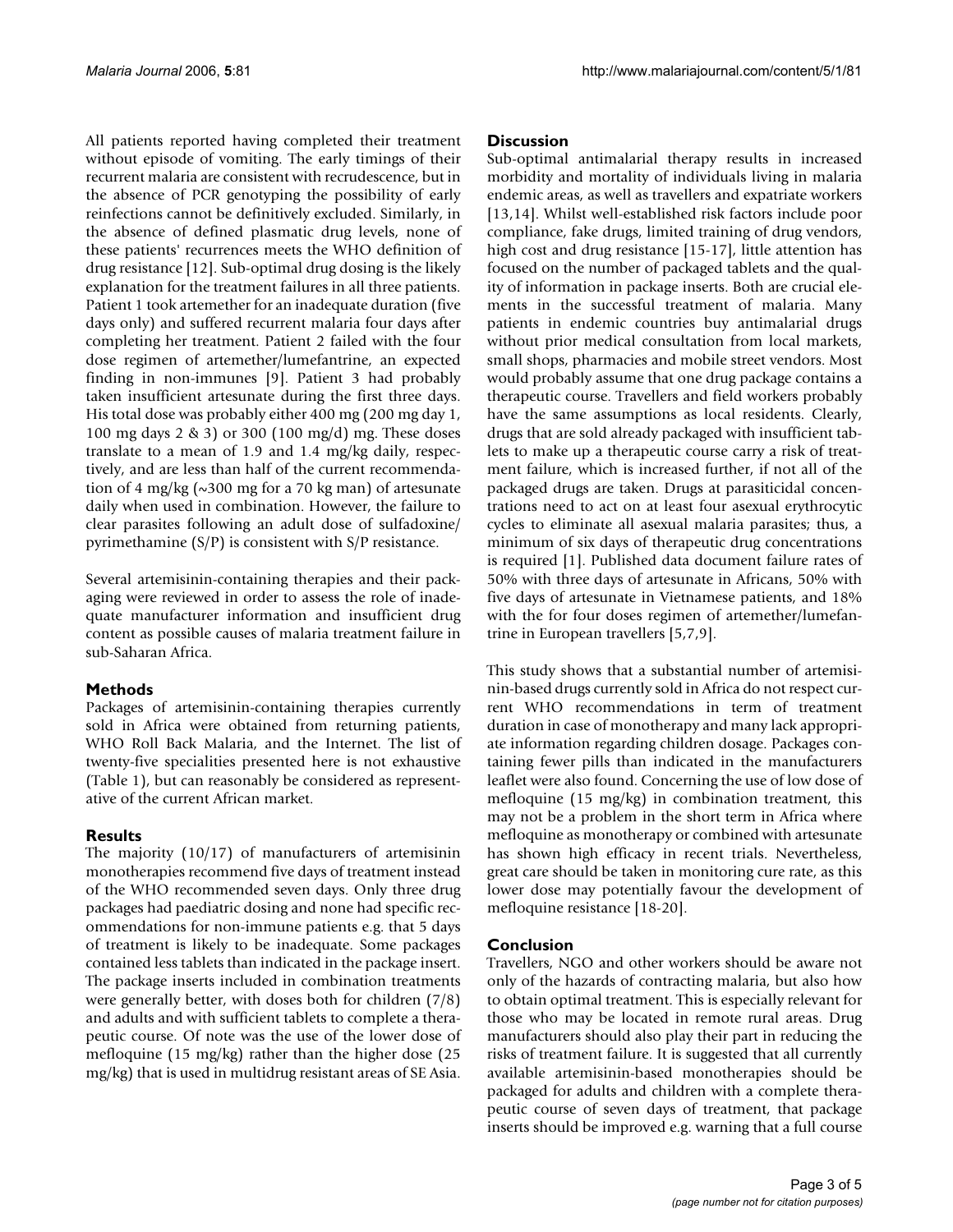**Table 1: Examples of artemisinin-based monotherapies and combinations currently sold in Africa for the treatment of uncomplicated falciparum malaria with summarized informations provided by the manufacturer on the accompanying package insert.**

| Trade name                     | Drug substance/s                | <b>Tablet</b><br>strength (mg) | Adult dose/s (mg/day)                      | Paediatric dose/s (mg/day)                                           | <b>Duratio</b><br>n (days) | Tablets/<br>package | Company                     |
|--------------------------------|---------------------------------|--------------------------------|--------------------------------------------|----------------------------------------------------------------------|----------------------------|---------------------|-----------------------------|
| <b>Combination products</b>    |                                 |                                |                                            |                                                                      |                            |                     |                             |
| Artekin - 02                   | dihydroartemisinin+ piperaquine | 40/320                         | 160/1280                                   | 7-10 y 80/640 11-15 y 60/480                                         | $\overline{2}$             | 8                   | Hualijian                   |
| Artekin                        | dihydroartemisinin+ piperaquine | 40/320                         | 160/1280                                   | 7-10 y 80/640 11-15 y 60/480                                         | $\overline{2}$             | 8                   | Holleykin pharmaceutical    |
| Duo-cotecxin                   | dihydroartemisinin+ piperaquine | 40/320                         | 160/1280                                   | 7-10 y 80/640 11-15 60/480                                           | $\overline{2}$             | 8                   | <b>Beijing Holley-Cotec</b> |
| Coartem                        | artemether+ lumefantrine        | 20/120                         | DI 160/960, D2-3 80/480<br>or DI-3 160/960 | 5-15 kg 40/240 16-25 kg 80/480<br>26-35 kg 120/720                   | 3                          | $16 - 24$           | Novartis                    |
| Artequin                       | artesunate + mefloquine         | 200/250                        | 200/250                                    | <b>NA</b>                                                            | 3                          | $3 + 3$             | Mepha                       |
| Arsucam (infants and children) | artesunate + amodiaquine        | 50/153                         | <b>NA</b>                                  | I-7 y 50/153 7-13 y 100/306                                          | 3 <sub>3</sub>             | $3 + 36 + 6$        | Sanofi-Aventis              |
| Arsucam (adults)               | artesunate + amodiaquine        | 50/153                         | 200/612                                    | <b>NA</b>                                                            | 3                          | $12 + 12$           | Sanofi-Aventis              |
| Larimal                        | artesunate + amodiaquine        | 50/153                         | 200/612                                    | 4 mg/kg (AS) + 10 mg/kg (AM)                                         | 3                          | $12 + 12$           | Ipca                        |
| Monotherapies                  |                                 |                                |                                            |                                                                      |                            |                     |                             |
| Artesunate tablets             | artesunate                      | 50                             | D1 200, D2-5 100                           | <b>NA</b>                                                            | 5                          | 6                   | Guilin pharmaceutical       |
| Arinate                        | artesunate                      | 100                            | D1 200, D2-5 100                           | D1 3.2 mg/kg, D2-5 1.6 mg/kg                                         | 5                          | 6                   | Dafra                       |
| Arsumax                        | artesunate                      | 50                             | D1 200, D2-5 100                           | D1 4 mg/kg, D2-5 2 mg/kg                                             | 5                          | 12                  | Sanofi-Aventis              |
| Cotexin                        | artesunate                      | 60                             | DI 120, D2-5/7 60                          | <b>NA</b>                                                            | $5 - 7$                    | <b>NA</b>           | Cotec                       |
| Artesunate injection           | artesunate                      | 60                             | <b>NA</b>                                  | <b>NA</b>                                                            | <b>NA</b>                  | <b>NA</b>           | Guilin pharmaceutical       |
| Arte-biosorp                   | artesunate                      | 75                             | 300                                        | <b>NA</b>                                                            | $\overline{7}$             | <b>NA</b>           | Hovid                       |
| Artenex                        | artesunate                      | <b>NA</b>                      | D1 4tab, D2-5 2tab                         | D1 3.2 mg/kg, D2-5 2 mg/kg                                           | 5                          | 12                  | Kinapharma                  |
| Malarin 200                    | artesunate                      | 200                            | D1 400, D2-5 200                           | D1 4 mg/kg, D2-5 2 mg/kg<br>(infants) D1 200, D2-5 100<br>(children) | 5                          | 6                   | tri-health                  |
| Plasmotrim 200                 | artesunate                      | 200                            | D1 400, D2-5 200                           | <b>NA</b>                                                            | 5                          | 6                   | Mepha                       |
| Plasmotrim 50                  | artesunate                      | 50                             | <b>NA</b>                                  | D1 10 mg/kg, D2-5 5 mg/kg                                            | 5                          | 12                  | Mepha                       |
| Gvither forte kit injection    | artemether                      | 80                             | D1 240, D2-5 80                            | D1 4 mg/kg, D2-5 2 mg/kg                                             | 5                          | 6                   | Gvs labs                    |
| Gvither forte tablets          | artemether                      | 80                             | DI 240, D2-5 80                            | D1 4 mg/kg, D2-5 2 mg/kg                                             | 5                          | 6                   | Gvs labs                    |
| Larither capsule               | artemether                      | 40                             | D1 4 mg/kg, D2-5 2 mg/kg                   | <b>NA</b>                                                            | $\overline{7}$             | 6                   | lpca                        |
| Capsulae artemetheri           | artemether                      | 40                             | DI 160, D2-5 80                            | <b>NA</b>                                                            | $5 - 7$                    | $\overline{10}$     | Kunming pharmaceutical      |
| Arte-biosorp                   | artemisinin                     | 75                             | 150                                        | <b>NA</b>                                                            | $\overline{7}$             | 30                  | Hovid                       |
| Malaxin                        | dihydroartemisinin              | 60                             | D1 120, D2-5/7 60                          | <b>NA</b>                                                            | $\overline{7}$             | 8                   | Cho dang<br>pharmaceutical  |
| Cotecxin                       | dihydroartemisinin              | 60                             | DI 120, D2-5/7 60                          | D1 60, D2-7 30                                                       | $\overline{7}$             | 8                   | Jiaxing nanhu               |

Abbreviations: NA: information not available. D1,2,3: first, second, third day of treatment. Y: year. Tab: tablets